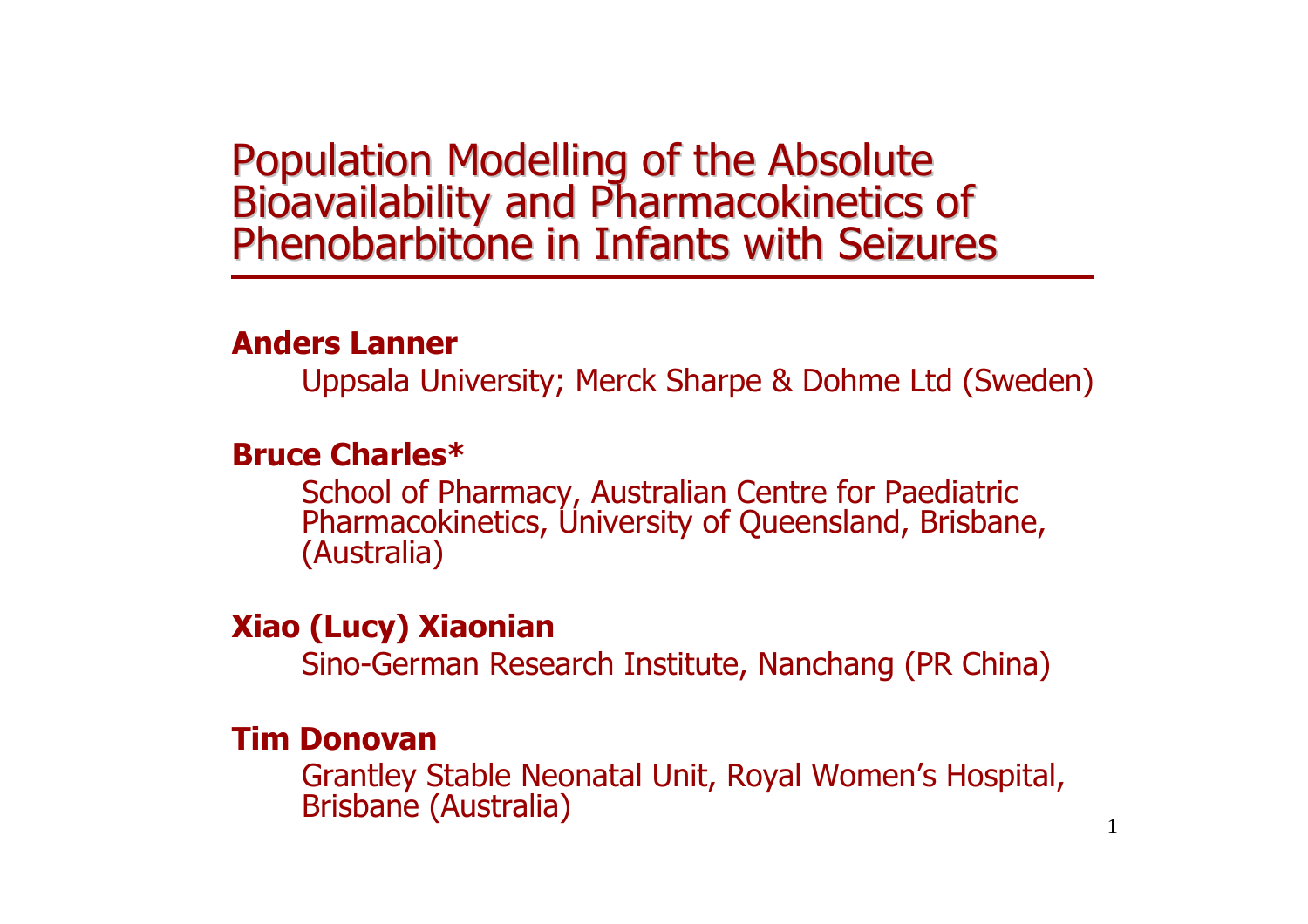- Seizures arise from an electrophysiological imbalance in brain; Neuro-excitatory activity exceeds neuro-inhibitory activity
- •Seizures occur more often in the neonatal period then at any other time in life
- Incidence of 1-2 per 1000 term live births
- Higher risk (6%-13%) in premature infants
- Diagnosis by clinical observation, confirmed in majority of cases by EEG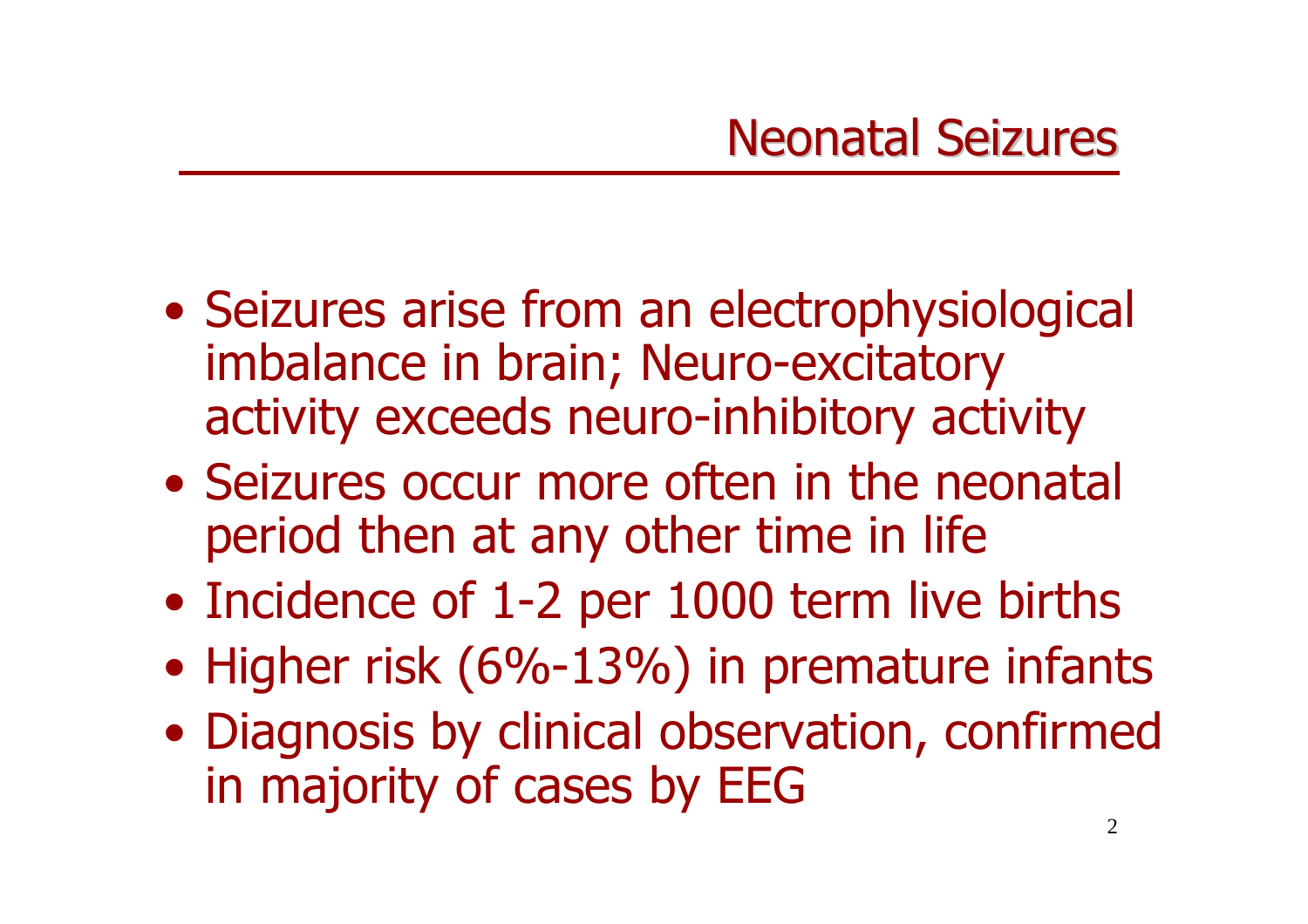- Seizures are a neurologic condition requiring *immediate* medical attention
- Repetitive/prolonged neonatal seizures can increase susceptibility of developing brain to subsequent seizure-induced brain injury in adolescence/adulthood (changed neuronal connectivity, not cell death)
- Overzealous a/c medication may contribute to brain injury in continuing seizures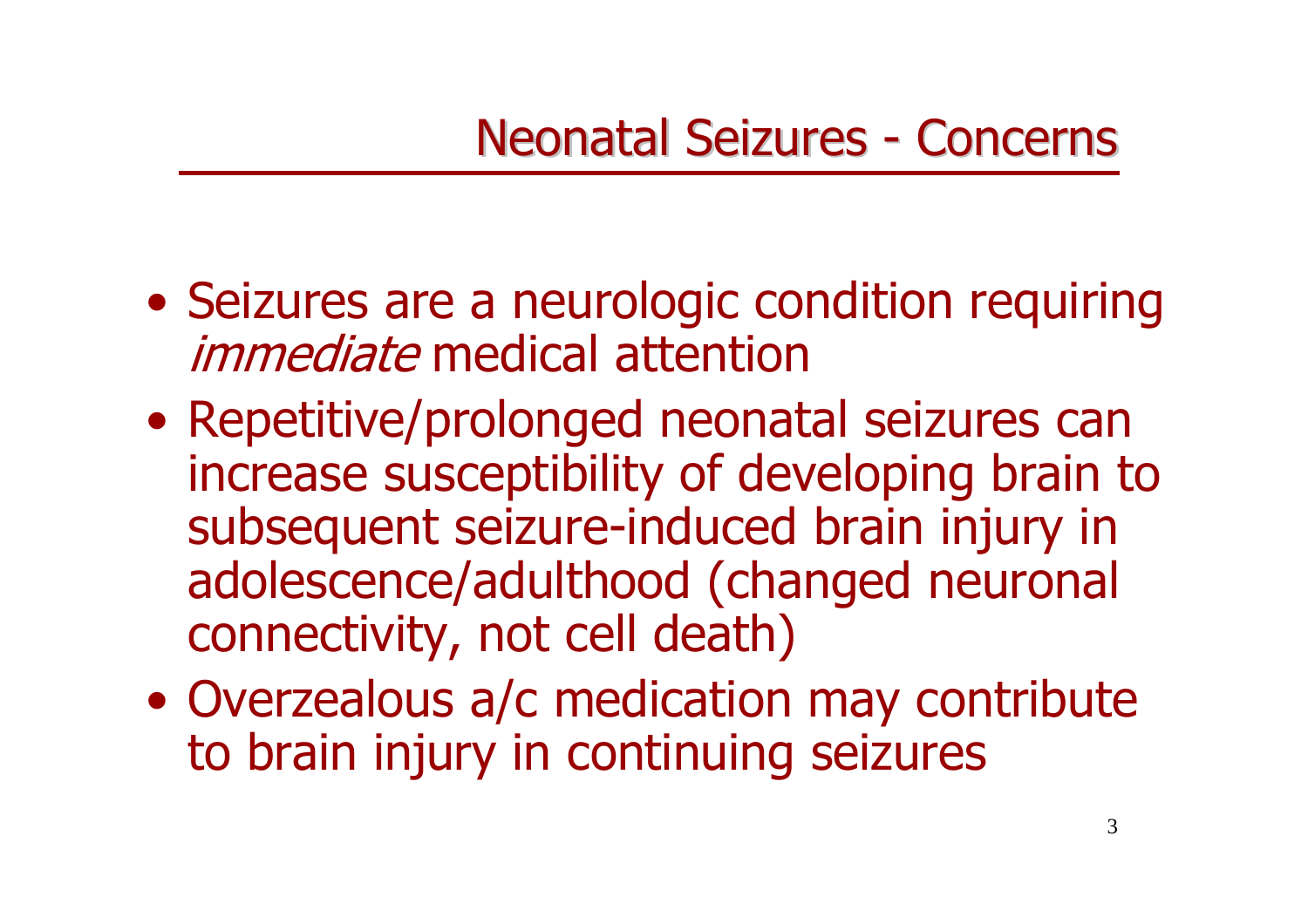#### Neonatal Seizures  $\mathcal{L}_{\mathcal{A}}$ - Treatment

- Phenobarbitone (PB) is a mainstay of treatment; PB doses adjusted to a putative target therapeutic range of 15-25 mg/L
- Low PB levels: Breakthrough seizures; Asphyxia during seizures → hypoxemia
- High PB levels: Delay development in otherwise non-seizure children (brain injury 2 <sup>o</sup> to hypoperfusion)
- 4•Weaned of PB after 1-3 months seizure-free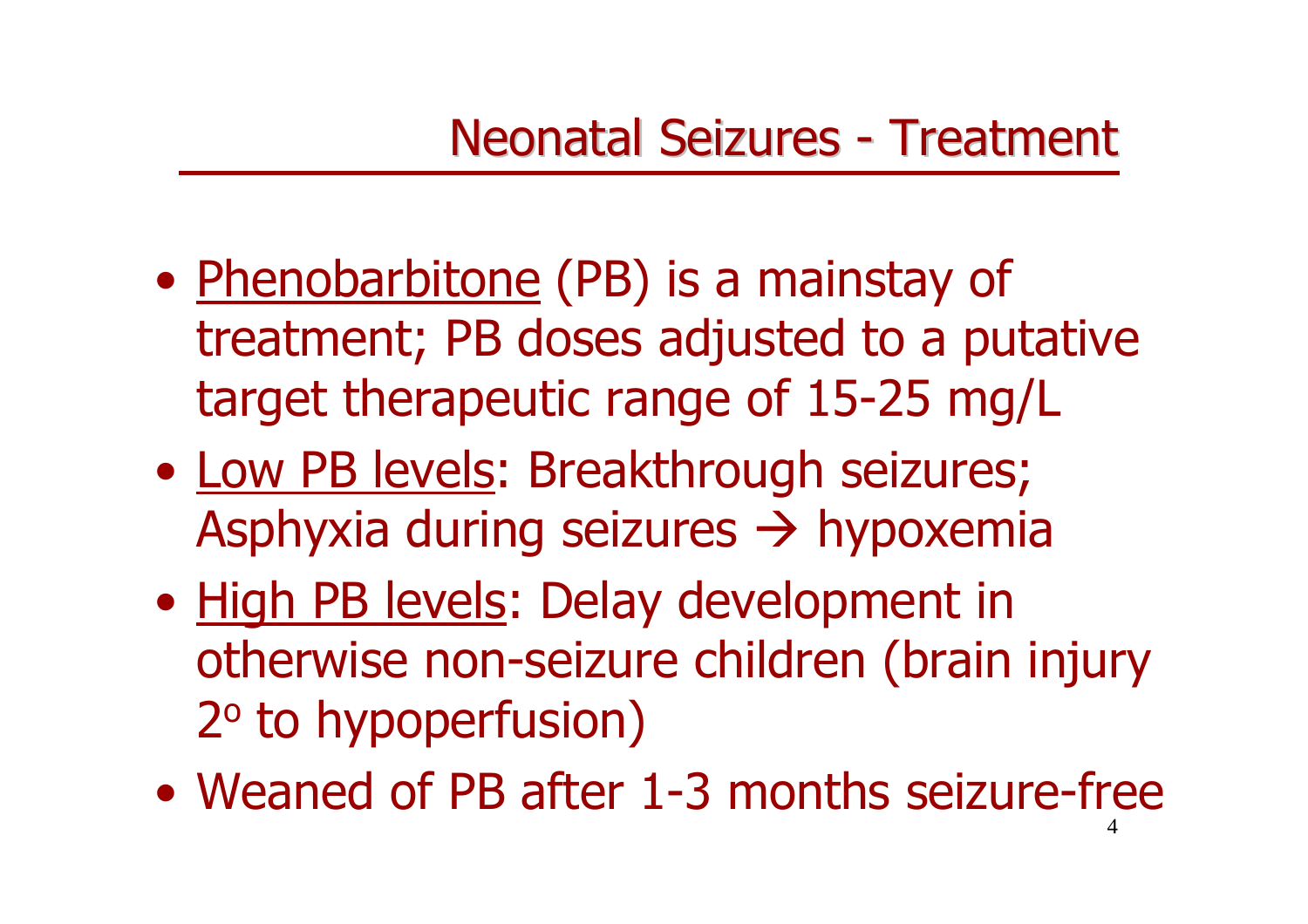# Drug Absorption in Infants, Neonates

• Infants, neonates – Rate of and extent of drug absorption may vary from older children and adults because of several factors including;

> Gastric and duodenal pH Gastro-intestinal emptying/motility Pancreatic and bile secretionsIntestinal absorptive surface area Intestinal mucosal barrier function

• Very little data on PK of phenobarb in neonates and infants, while bioavailability of PB is unknown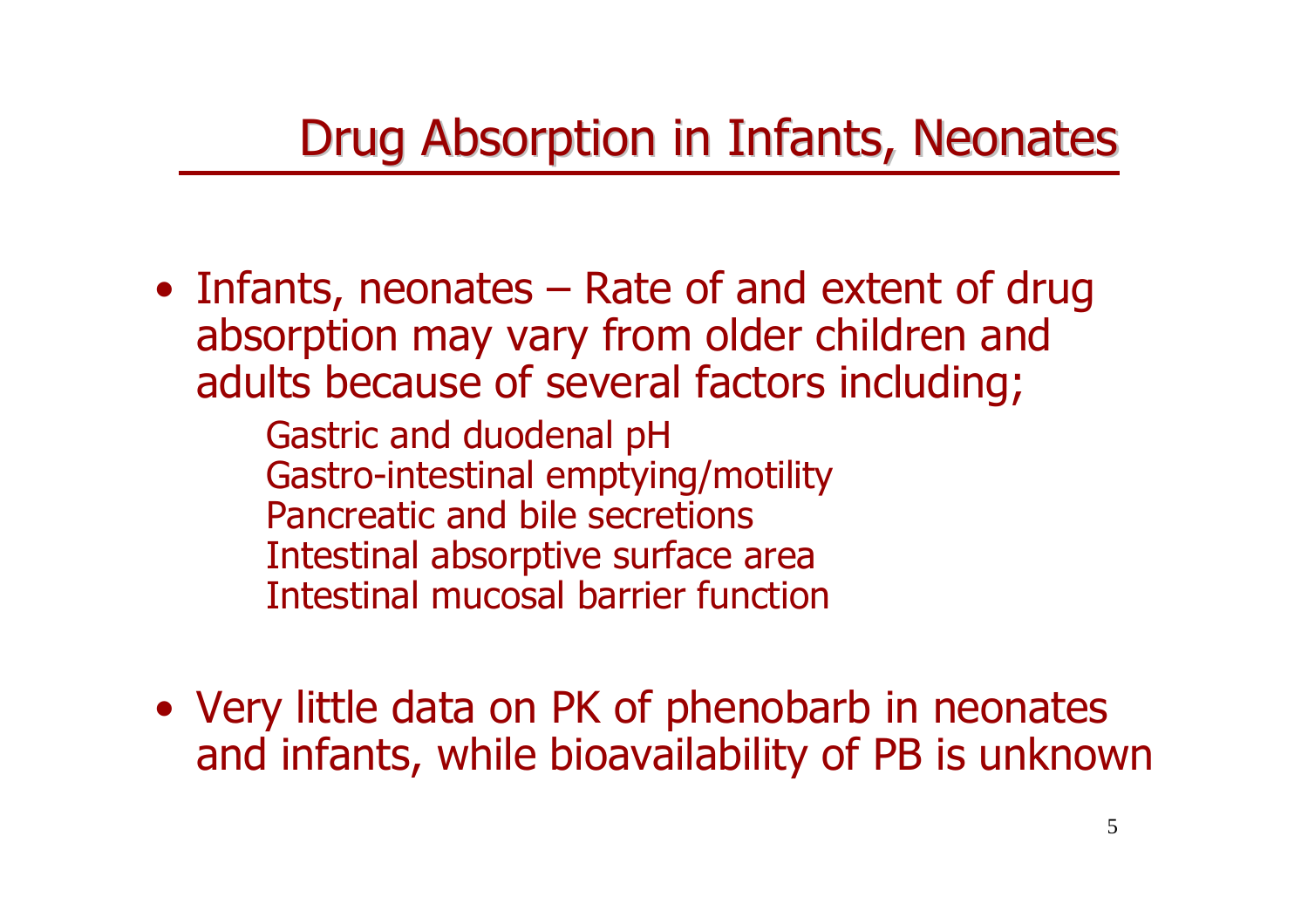- To determine *clearance, volume of* distribution, oral bioavailability of phenobarbitone in neonates and infants
- $\bullet$  Assess the influence of various patient characteristics on the PK typical values
- $\bullet$ • Estimate the interindividual variability about PK parameters, and the residual variability in the population model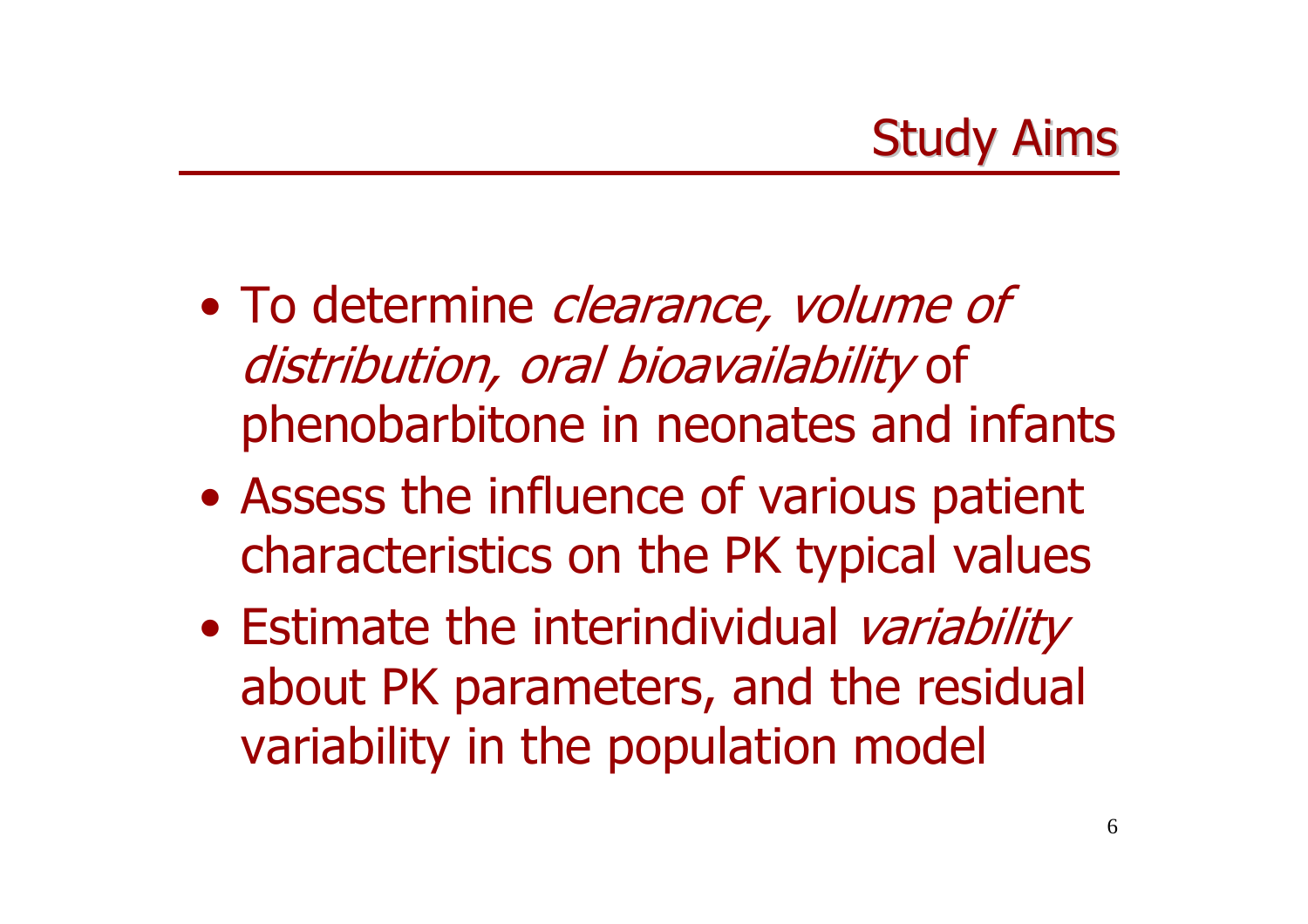Patients (M, F) Weight (kg) Gestation age (weeks) 37 (23-42) Postnatal age (days) 13 (1-108) Samples (i.v., p.o) Samples per individual PB conc. (mg/L) 30 (3-93)

(73,40) 3 (0.59-5.8) (183,127) 2 (1-9)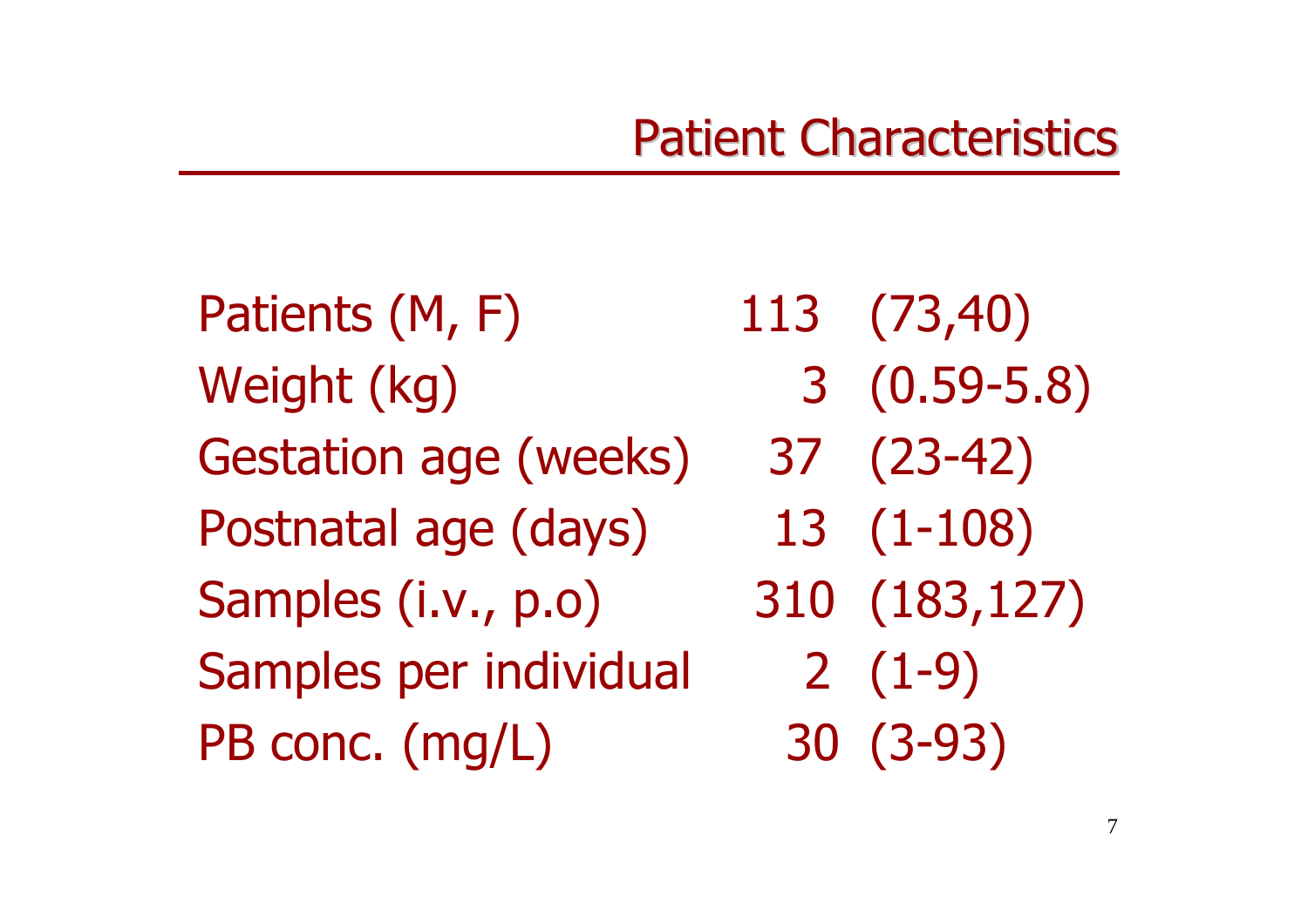# Samples per Individual

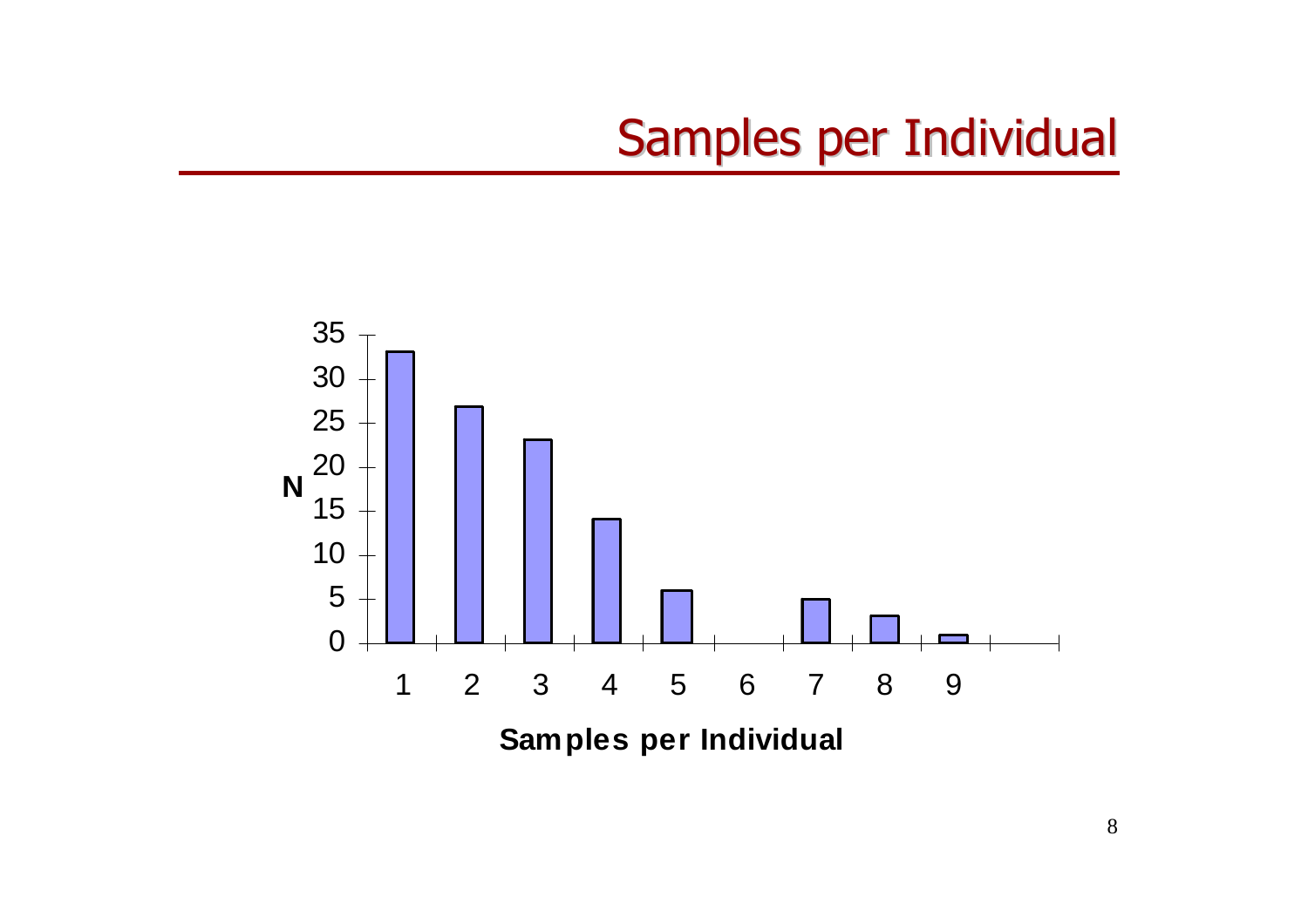#### Sample Times  $-$  I.V. and Oral

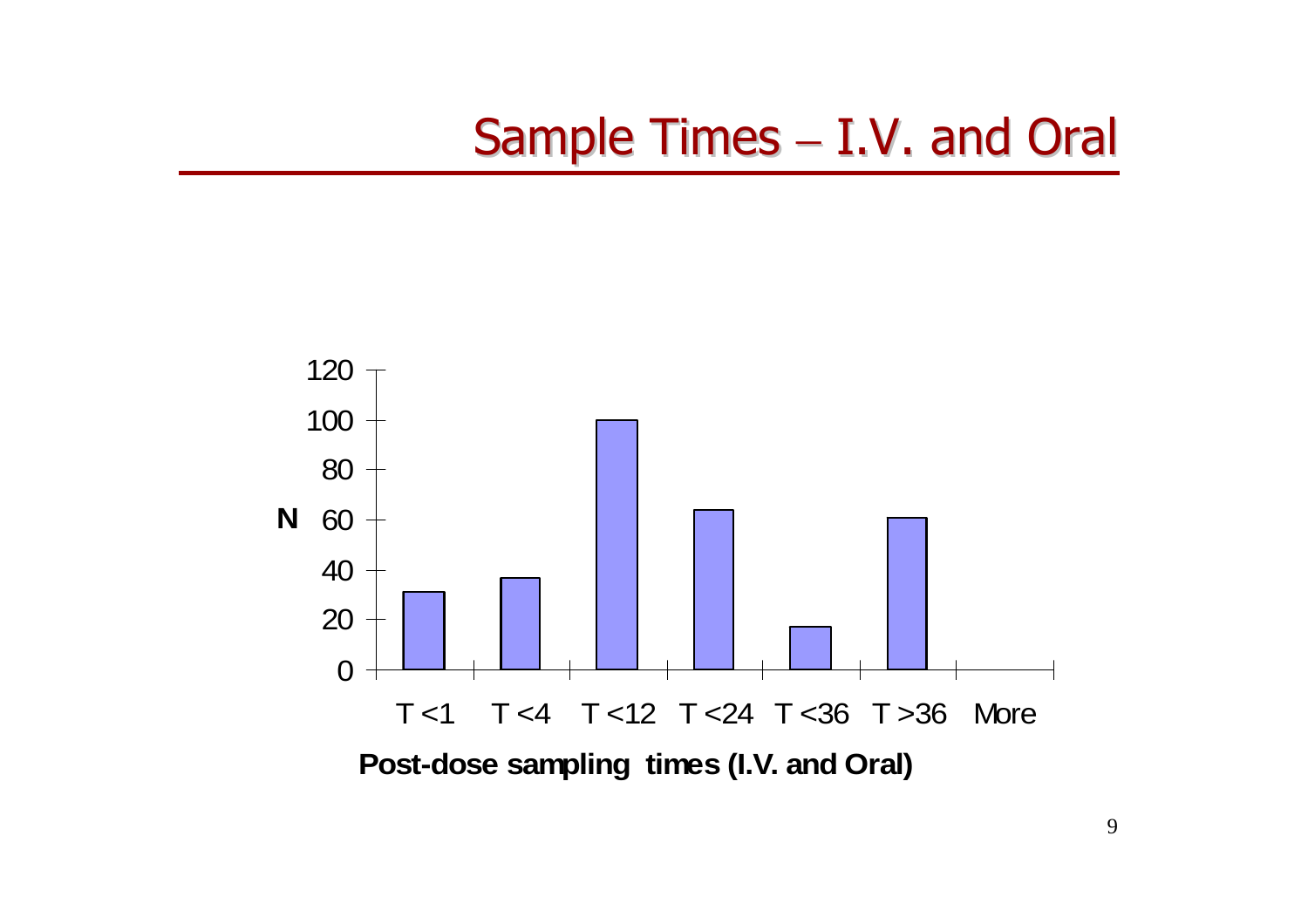

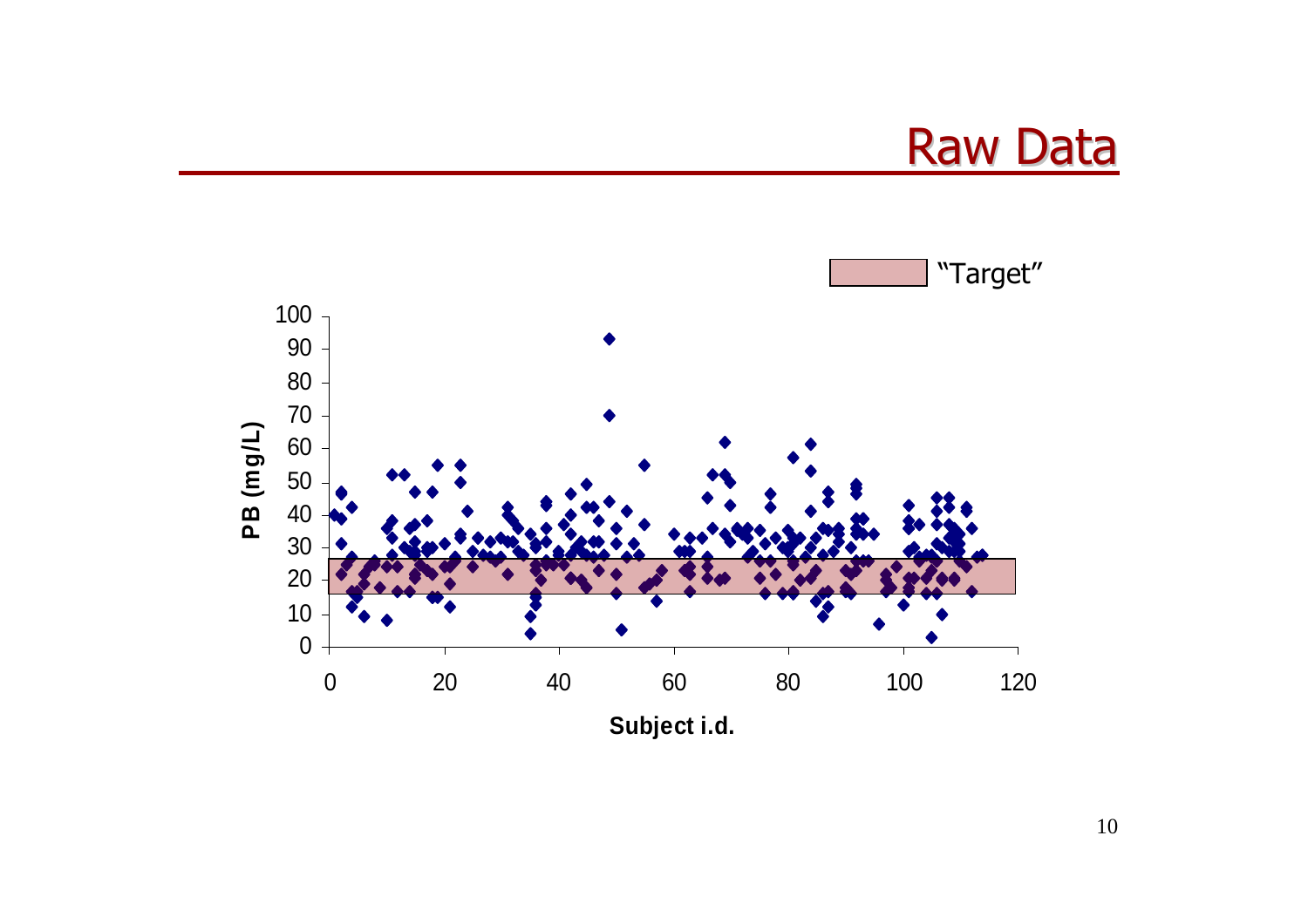- $\bullet$ • Retrospective TDM serum phenobarb data
- $\bullet$ • NONMEM 5 (v.1.1), G77 compiler
- ADVAN2 TRANS2
- $\bullet$ • Covariate screening (P=0.01, ΔOFV -6.7)
- $\bullet$ FOCE with INTERACTION (η and ε)
- $\bullet$ • Variability; BLOCK (CL, V, F1)

$$
P_{k_j} = P_{k_{TV}} \t P_{ijk}
$$
  
\n
$$
C_{OBS,ij} = C_{PRED,ij} + \varepsilon_{ij}
$$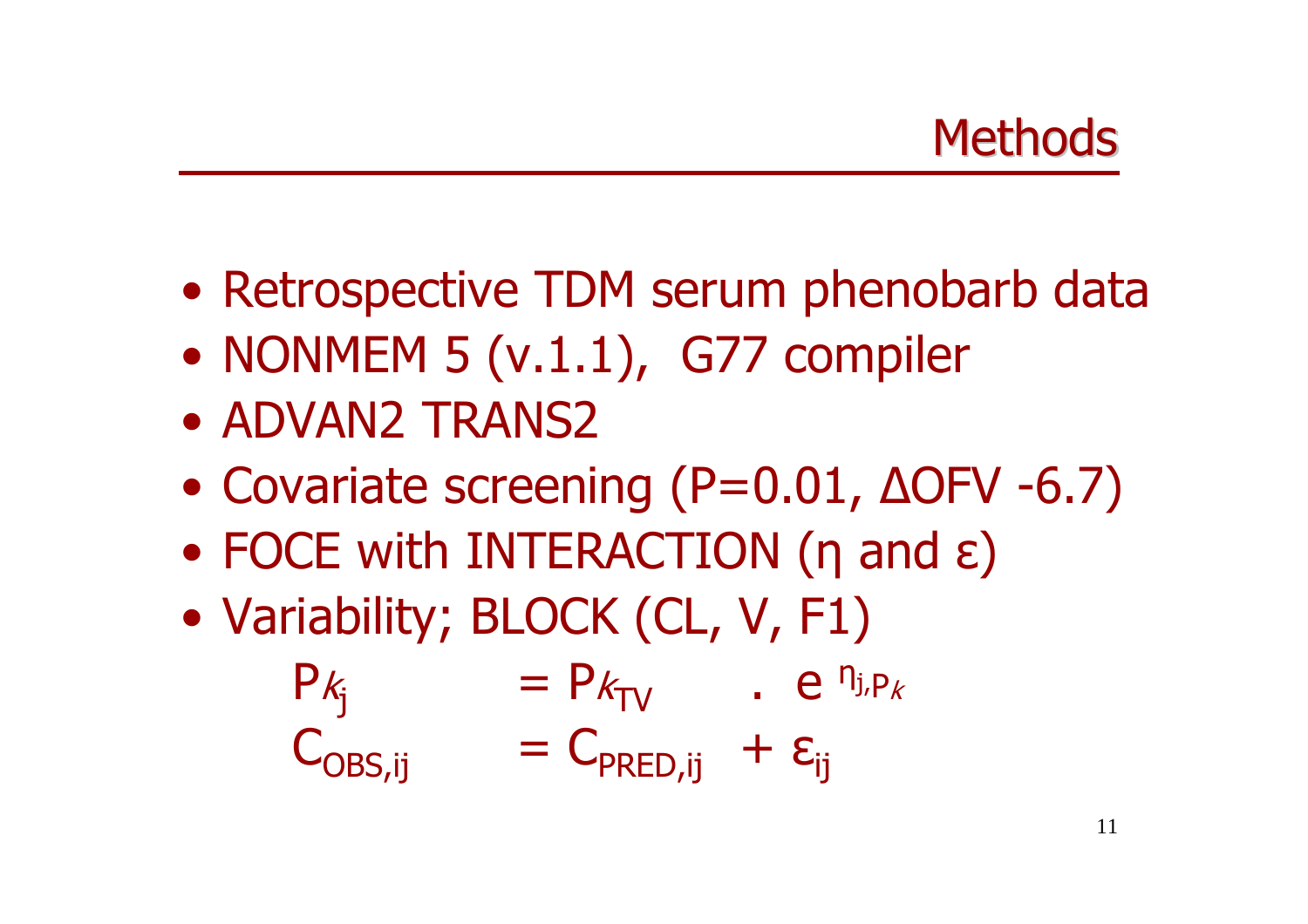### Examples of Covariate Screening Examples of Covariate Screening

|                               | <b>AOFV</b>    |
|-------------------------------|----------------|
| <u>Clearance (CL)</u>         |                |
| Weight                        | $-50$          |
| Age                           | $-18$          |
| <b>Gestational age</b>        | $-10$          |
| <b>Sex</b>                    | 194            |
| <b>Infection</b>              | 5              |
| Weight + Age                  | $-83$          |
| <u>Volume (V)</u>             |                |
| Weight                        | -53            |
| Age                           | 14             |
| <b>Infection</b>              | 470            |
| CL (Weight), V (Weight)       | (Final)<br>-97 |
| CL (Weight + Age), V (Weight) | $-141$         |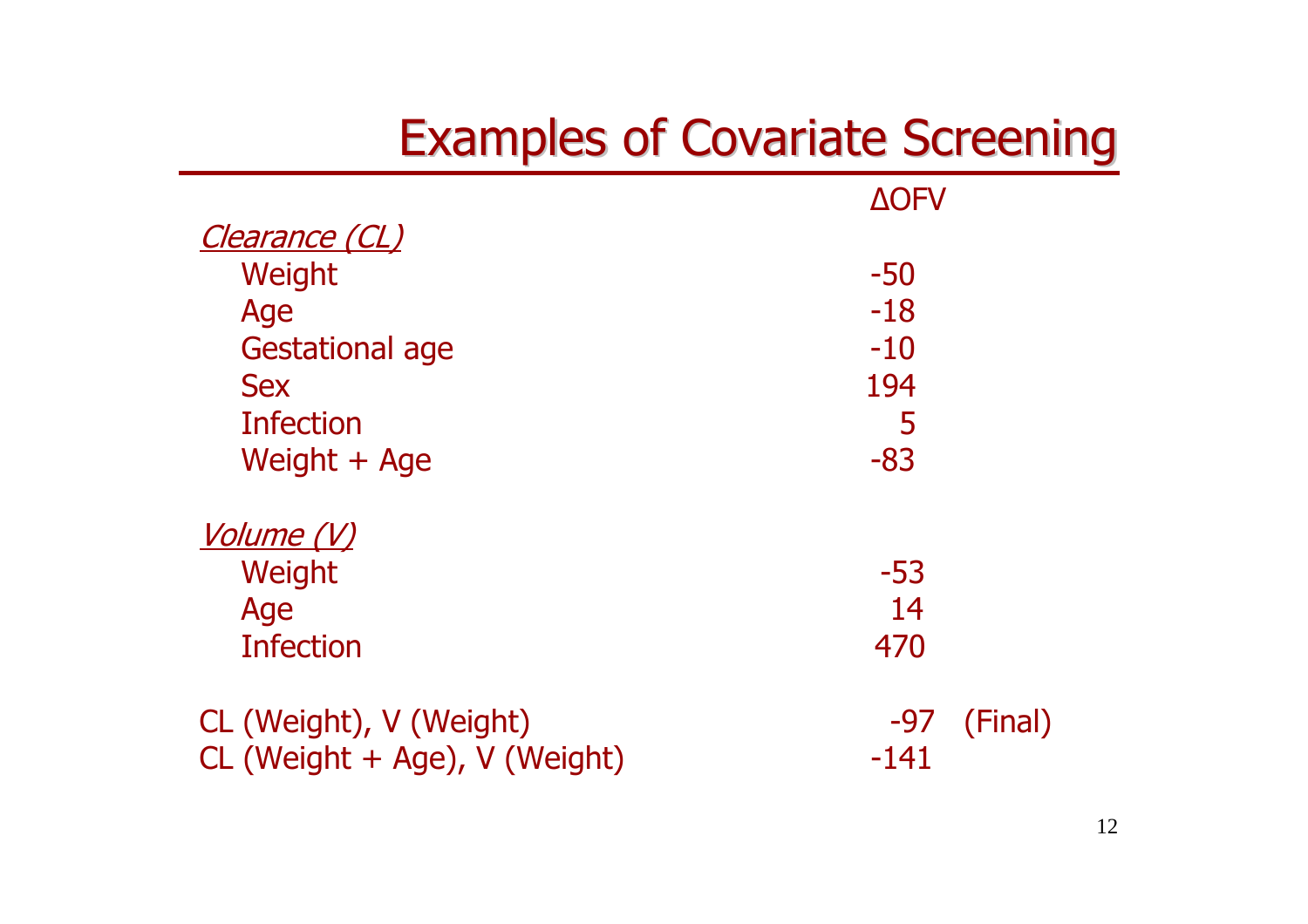

### Structural Model **Ka** (/h) <sup>=</sup>**2.0** fixed **CL** (L/h) = **0.0122** + **0.00328** (Wt-3270)/1000 **V** (L) = **1.9** + **0.592** (Wt-3270)/1000 **F** (%) = **0.61**

Derived  $\mathbf{t_{1/2}}\left(\mathsf{h}\right)$ = **108**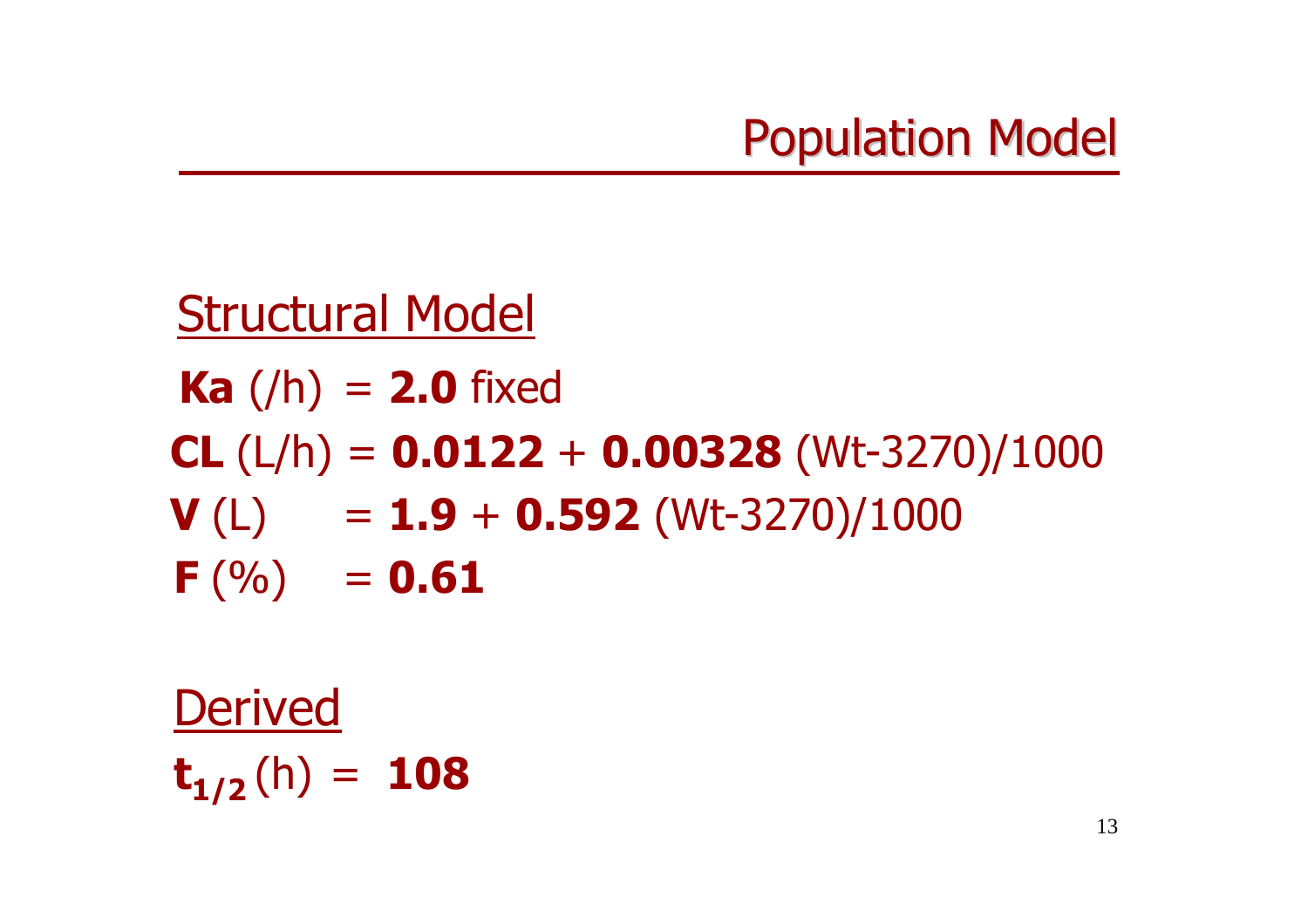

# **Variance Model**

### Interindividual variability (CV%) **CL** 38.0 **V** 33.9 **F** 33.6 Residual variability (mg/L) **σ**6.0 (40%-20% at 15-30 mg/L)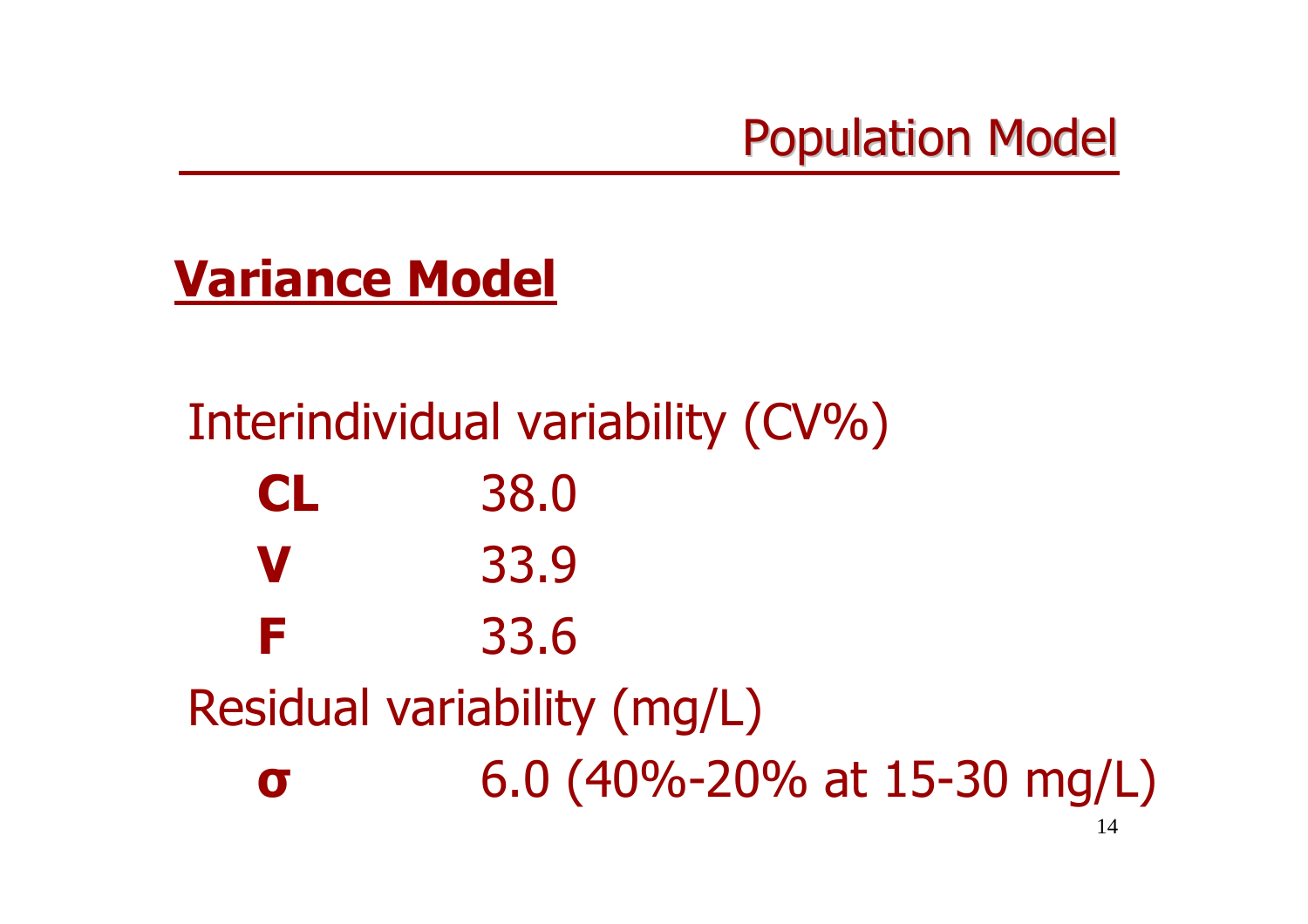# **Model Diagnostics**



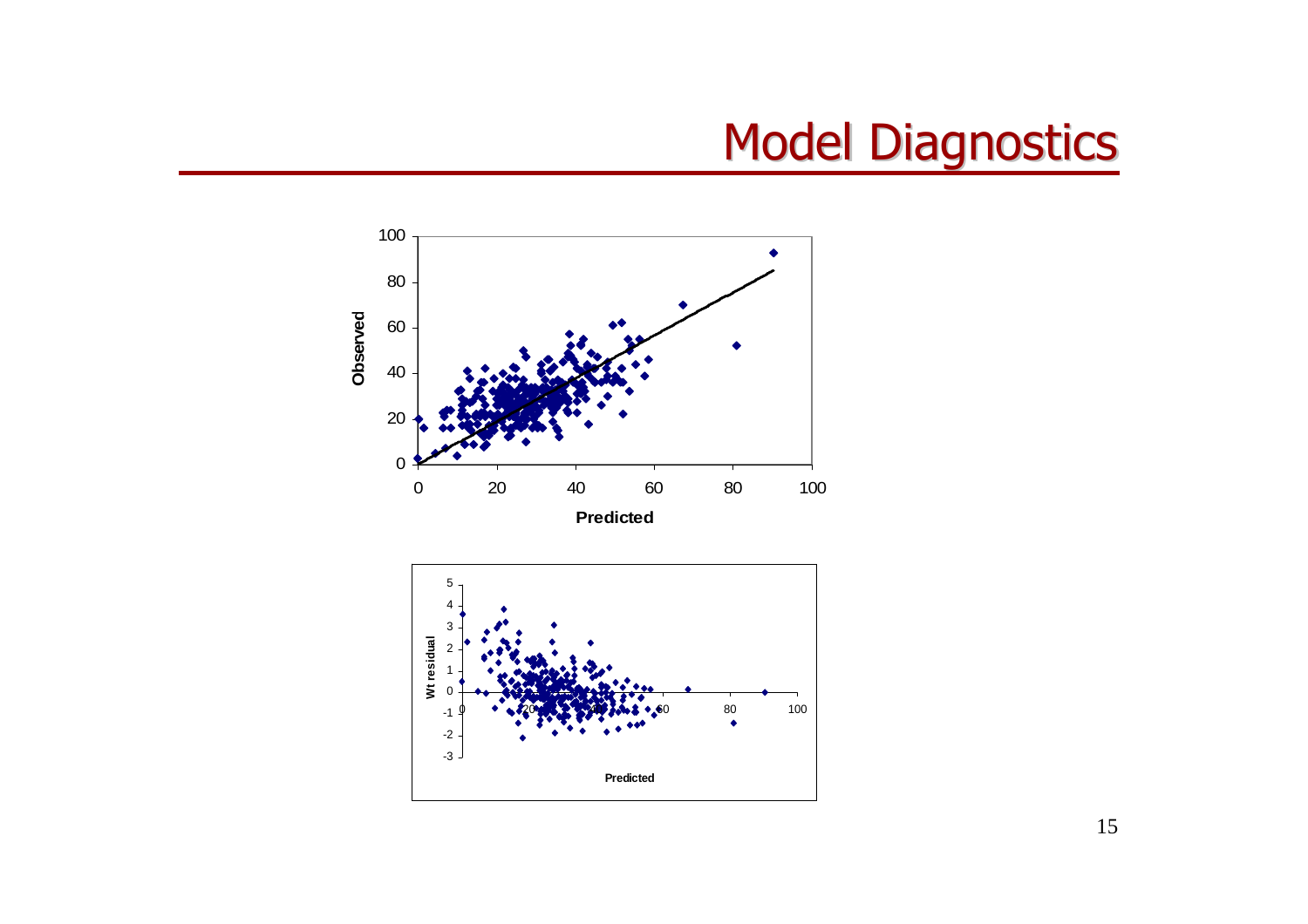### Weight, Age and Clearance

CL (L/h) = 0.0122 + 0.00328 . (Wt – 3270)/1000

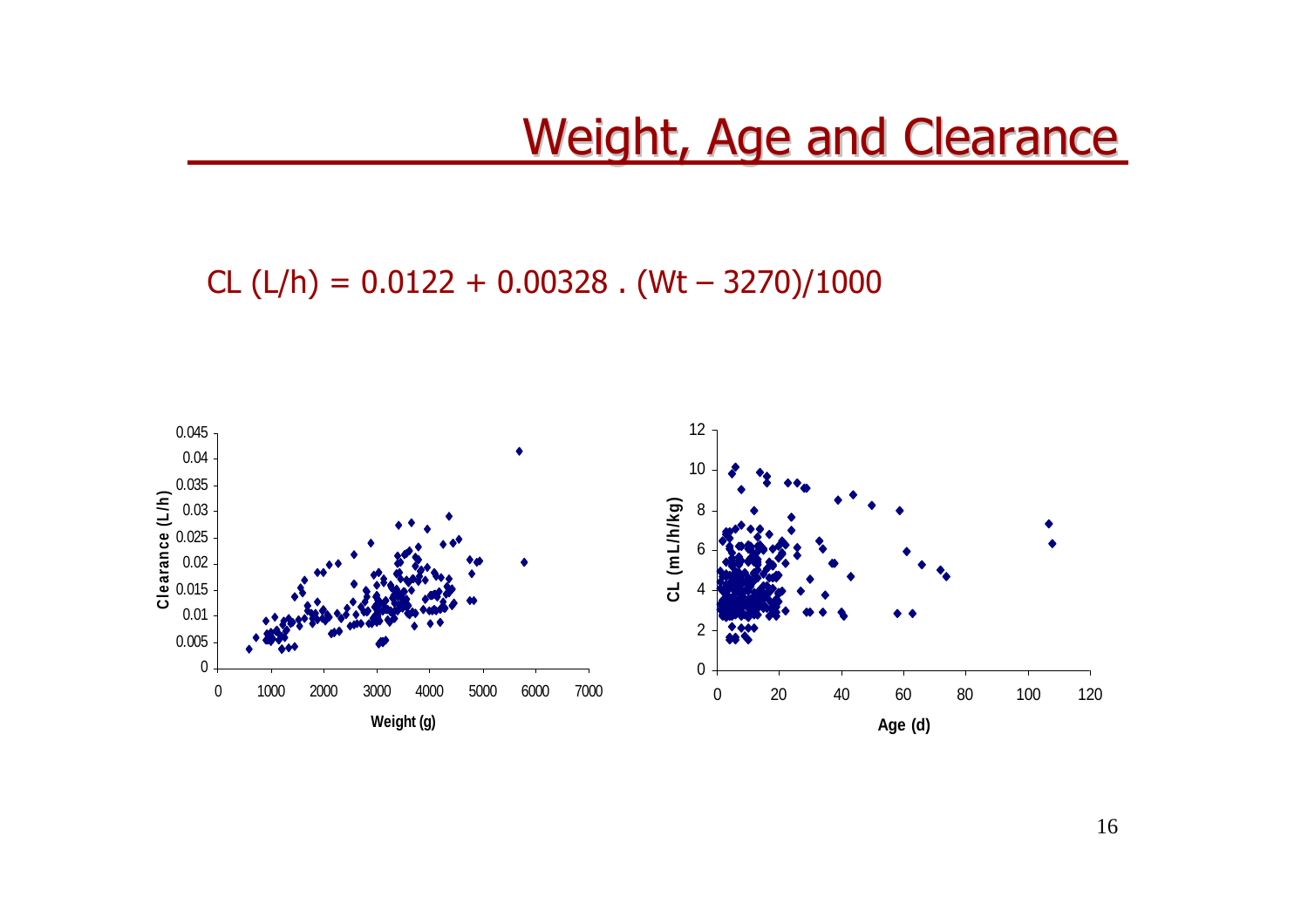# Weight, Age and Volume

V (L) = 1.9 + 0.592 . (Wt – 3270)/1000

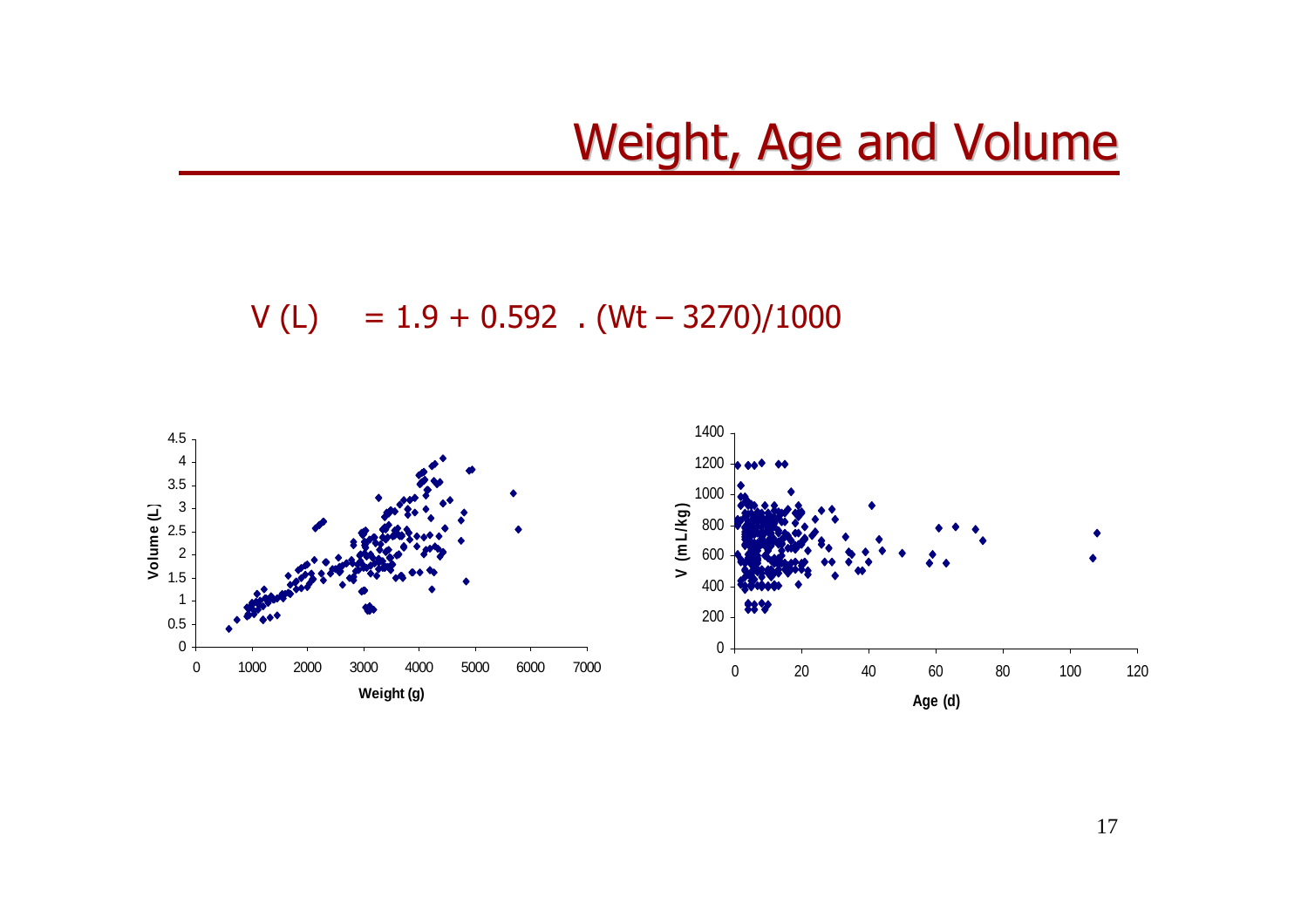# Weight and Half Life

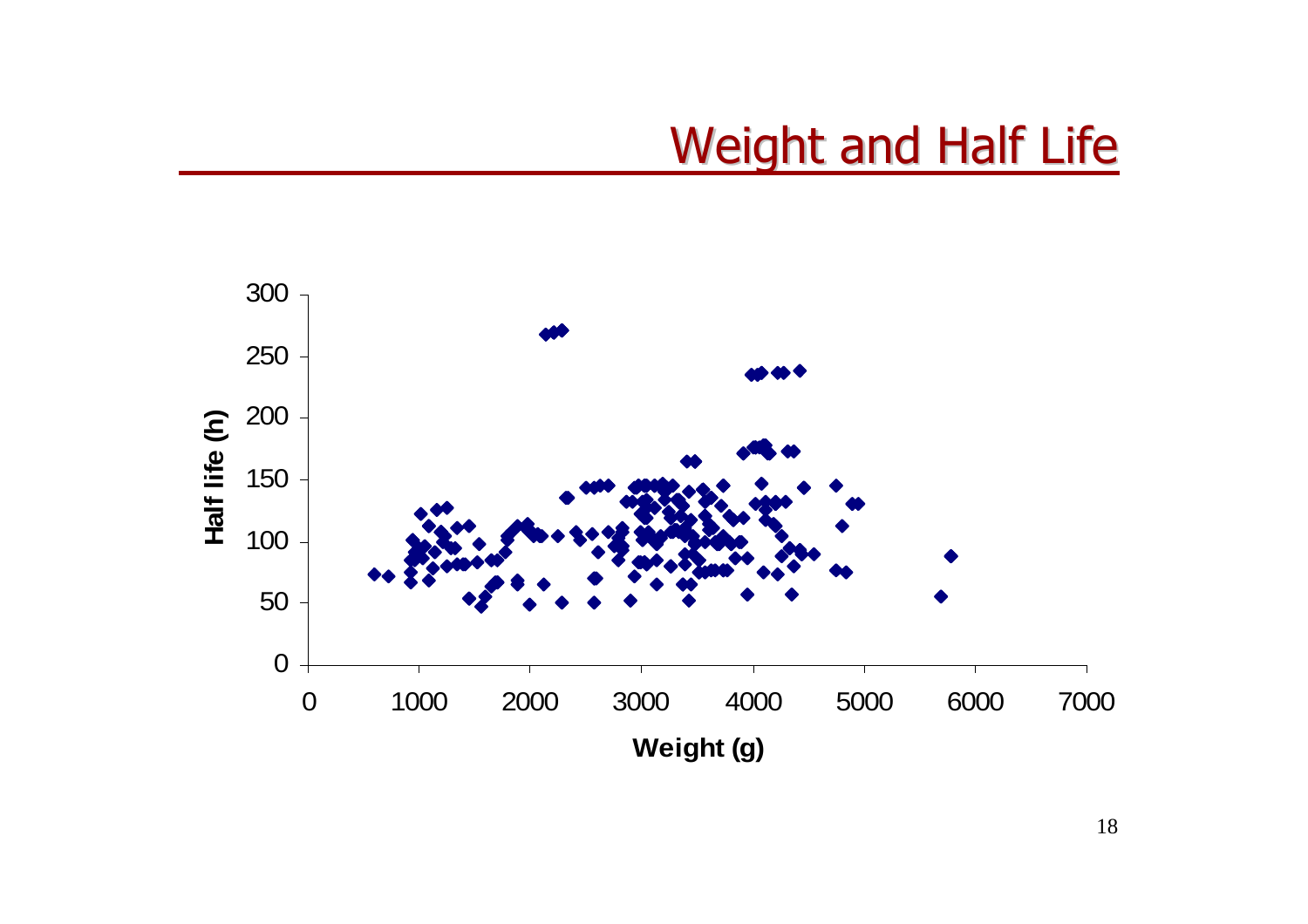# **Oral Bioavailability**

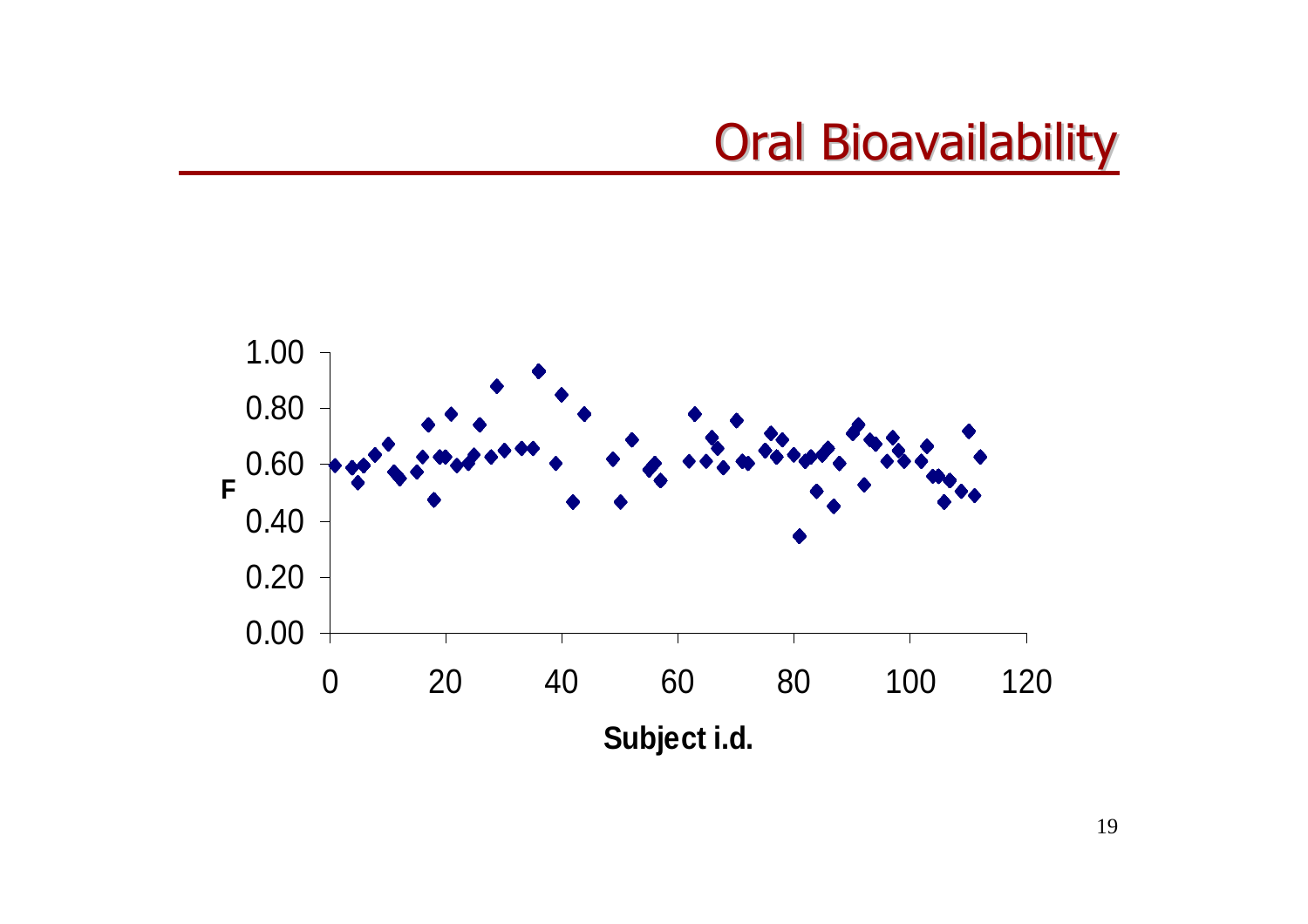# Phenobarbitone PK – Infant vs Adult

| Parameter                          | Infant* | <b>Adult</b>     |
|------------------------------------|---------|------------------|
| <b>Clearance</b><br>(mL/h/kg)      | 3.7     | $3.0 - 4.3$      |
| <b>Volume</b><br>(mL/kg)           | 581     | $540 - 700$      |
| <b>Half life (h)</b>               | 108     | $96 - 100$       |
| <b>Bioavailability</b> $(\%)$      | 61      | $90 - 100$<br>20 |
| *At median wt (3270 g), this study |         |                  |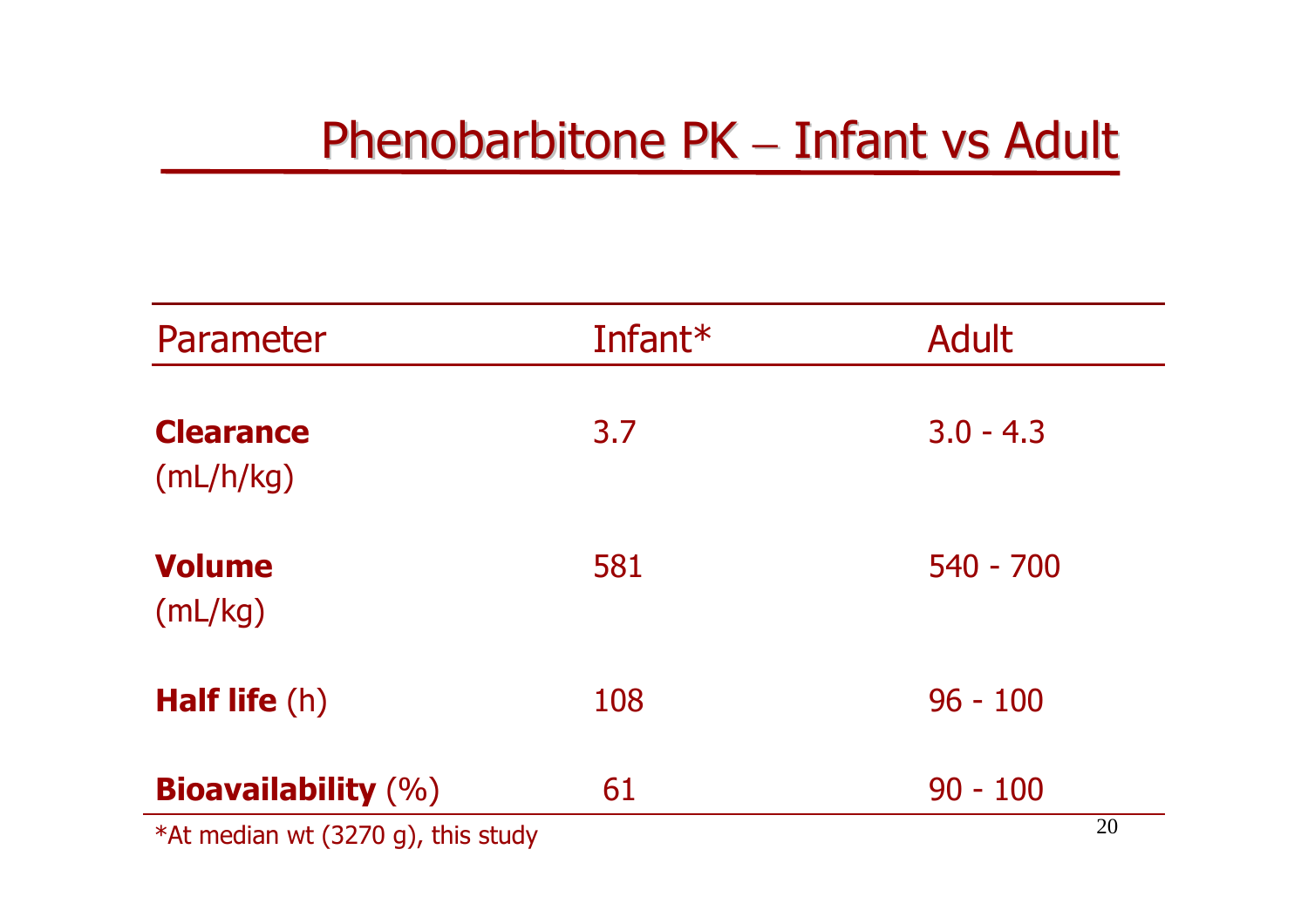- CL, V of phenobarbitone increase linearly with weight from birth to 3.5 mo.
- CL per kg, V per kg is constant from birth to 3 mo; CL, V,  $t_{1/2}$  similar to adults
- Current practice of LD and MD per kg is OK
- Oral bioavailability is 61%; Implications for switching i.v. <---> p.o.?
- Considerable interindividual variability in PK
- 20%-40% unexplained variability in TR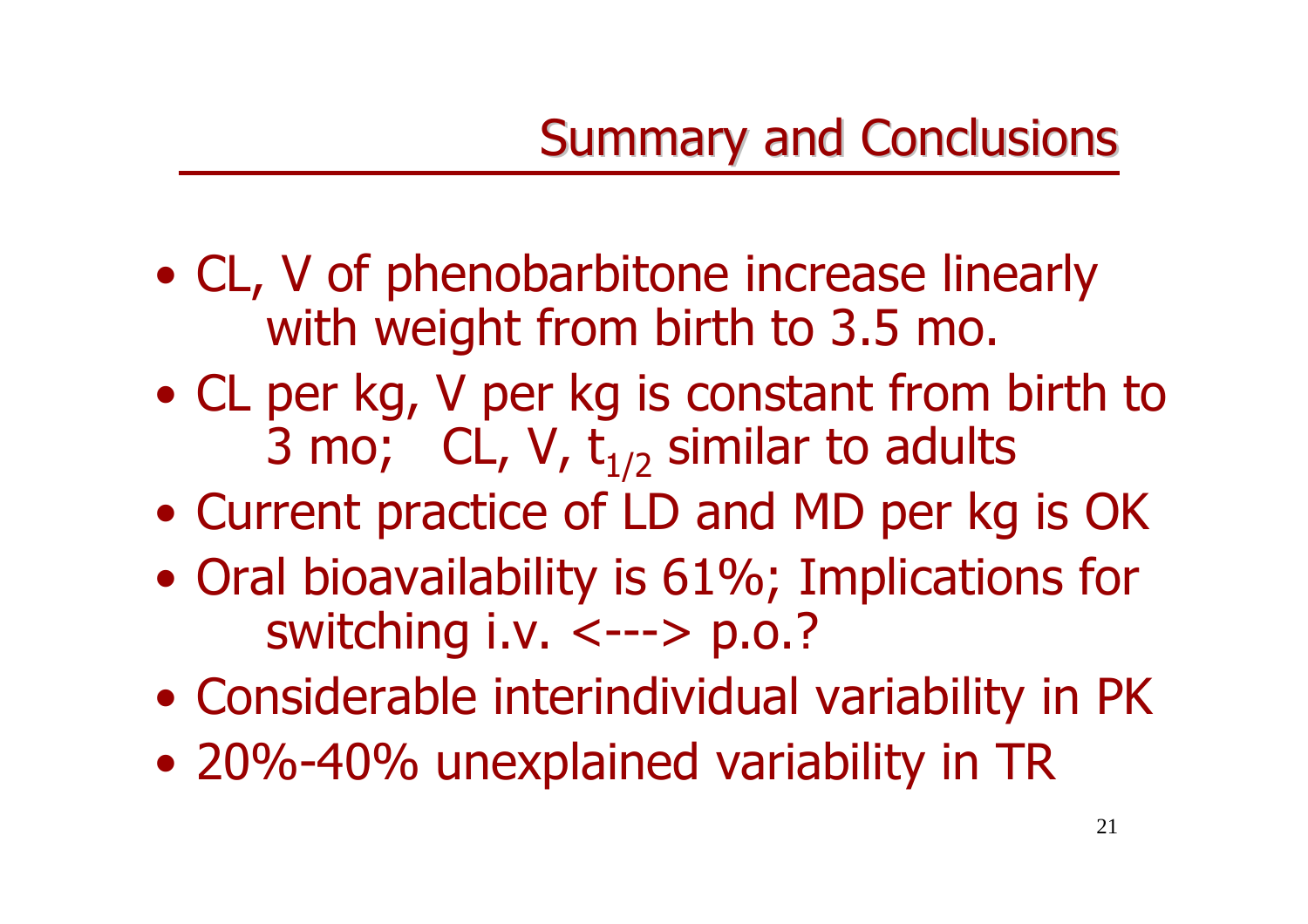# Some Significant Facts About Australia!

- •World's driest continent
- •World's shortest Prime Minister
- World's most beautiful women (and men)
- World's best weather, beaches, bla...bla… and
- •The Australian Centre for PaediatricPharmacokinetics (ACPP)